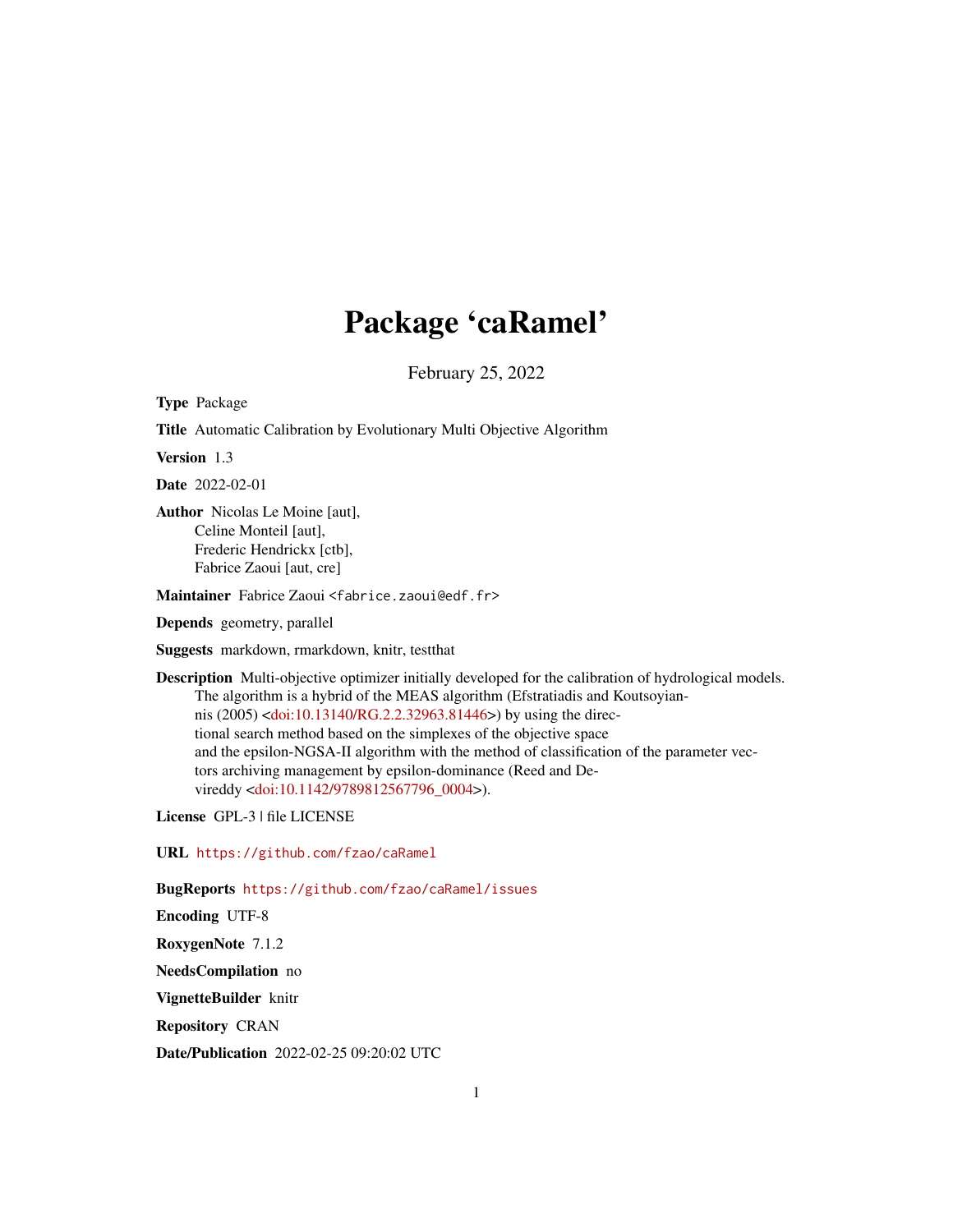# <span id="page-1-0"></span>R topics documented:

|         |  |  | $\overline{2}$ |
|---------|--|--|----------------|
| hoxes   |  |  | 3              |
|         |  |  | $\overline{4}$ |
| Cextrap |  |  | 7              |
|         |  |  | 8              |
|         |  |  | -9             |
|         |  |  | -9             |
|         |  |  |                |
|         |  |  |                |
|         |  |  |                |
|         |  |  |                |
|         |  |  |                |
|         |  |  |                |
|         |  |  |                |
|         |  |  |                |
|         |  |  |                |
|         |  |  |                |
|         |  |  |                |
|         |  |  |                |
|         |  |  |                |
|         |  |  |                |
|         |  |  | 22             |
|         |  |  |                |

caRamel-package *caRamel optimizer*

# Description

Automatic Calibration by Evolutionary Multi Objective Algorithm

#### Details

*caRamel* is a package for multi-objective optimization of complex environmental models.

The algorithm is a hybrid of the *MEAS* algorithm (Efstratiadis and Koutsoyiannis, 2005) by using the directional search method based on the simplexes of the objective space and the *epsilon-NGSA-II* algorithm with the method of classification of the parameter vectors archiving management by epsilon-dominance (Reed and Devireddy, 2004).

The main function of the package is *caRamel()*.

This function uses all the other functions of the package.

An example of an hydrological optimization is available on the following presentation: [useR! 2019](https://www.researchgate.net/publication/341931417_Automatic_Calibration_by_Evolutionary_Multi_Objective_Algorithm_the_caRamel_R_package)

#### Author(s)

Fabrice Zaoui, Nicolas Le Moine, Celine Monteil (EDF R&D - LNHE)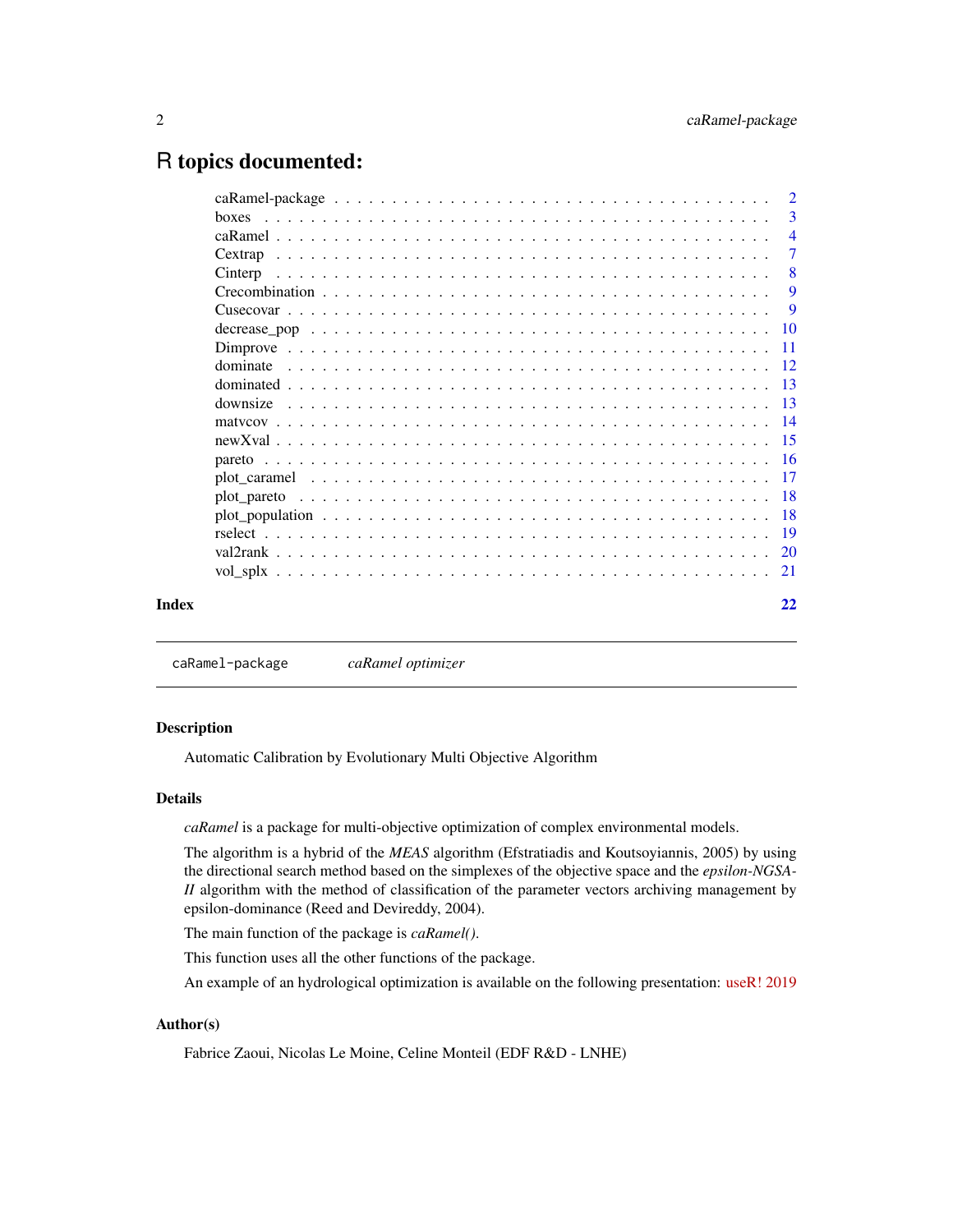#### <span id="page-2-0"></span>boxes 3

#### References

Efstratiadis, A. and Koutsoyiannis, D. (2005) *The multi-objective evolutionary annealing-simplex method and its application in calibration hydrological models*, in EGU General Assembly 2005, Geophysical Research Abstracts, Vol. 7, Vienna, 04593, European Geophysical Union. doi:10.13140/ RG.2.2.32963.81446.

Le Moine, N. (2009) *Description d'un algorithme génétique multi-objectif pour la calibration d'un modèle pluie-débit* (in French). Post-Doctoral Status Rep. 2, UPMC/EDF, 13 pp.

Reed, P. and Devireddy, D. (2004) *Groundwater monitoring design: a case study combining epsilondominance archiving and automatic parameterization for the NSGA-II*, in Coello-Coello C, editor. Applications of multi-objective evolutionary algorithms, Advances in natural computation series, vol. 1, pp. 79-100, World Scientific, New York. doi:10.1142/9789812567796\_0004.

boxes *Box numbering for each points individual of the population*

#### Description

This function returns a box number for each points individual of the population

#### Usage

boxes(points, prec)

#### Arguments

| points | : matrix of the objectives                                                            |
|--------|---------------------------------------------------------------------------------------|
| prec   | : (double, $length = nobj$ ) desired accuracy for the objectives (edges of the boxes) |

# Value

vector of numbers for the boxes. boxes[i] gives the number of the box containing points[i].

#### Author(s)

Fabrice Zaoui

```
# Definition of the parameters
points <- matrix(rexp(200), 100, 2)
prec <- c(1.e-3, 1.e-3)
# Call the function
res <- boxes(points, prec)
```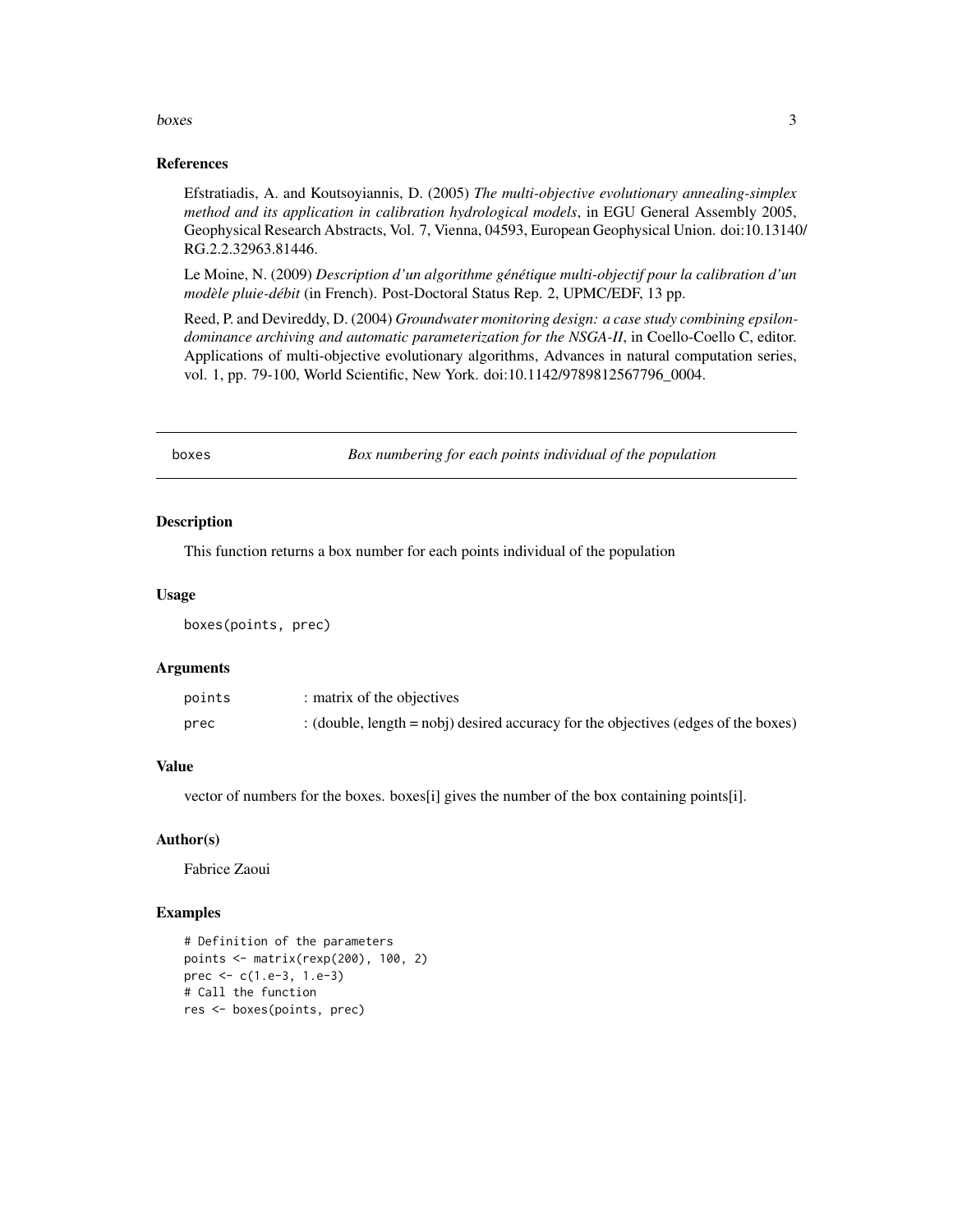<span id="page-3-0"></span>Multi-objective optimizer. It requires to define a multi-objective function (func) to calibrate the model and bounds on the parameters to optimize.

#### Usage

```
caRamel(
  nobj,
  nvar,
 minmax,
 bounds,
  func,
 popsize,
  archsize,
 maxrun,
  prec,
  repart\_gene = c(5, 5, 5, 5),
  gpp = NULL,blocks = NULL,
  pop = NULL,
  funcinit = NULL,
  objnames = NULL,
  listsave = NULL,
 write_gen = FALSE,
  cardle1 = 1,
  numcores = NULL,
  graph = TRUE,sensitivity = FALSE,
 verbose = TRUE,
  worklist = NULL
\mathcal{L}
```
#### Arguments

| nobj   | : (integer, length = 1) the number of objectives to optimize (nobj $>= 2$ )                                                                                                                                                                                                                         |
|--------|-----------------------------------------------------------------------------------------------------------------------------------------------------------------------------------------------------------------------------------------------------------------------------------------------------|
| nvar   | : (integer, length = 1) the number of variables                                                                                                                                                                                                                                                     |
| minmax | : (logical, length $=$ nobj) the objective is either a minimization (FALSE value)<br>or a maximization (TRUE value)                                                                                                                                                                                 |
| bounds | : (matrix, nrow = nvar, ncol = 2) lower and upper bounds for the variables                                                                                                                                                                                                                          |
| func   | : (function) the objective function to optimize. Input argument is the number of<br>parameter set (integer) in the x matrix. The function has to return a vector of at<br>least 'nobj' values (Objectives 1 to nobj are used for optimization, values after<br>nobj are recorded for information.). |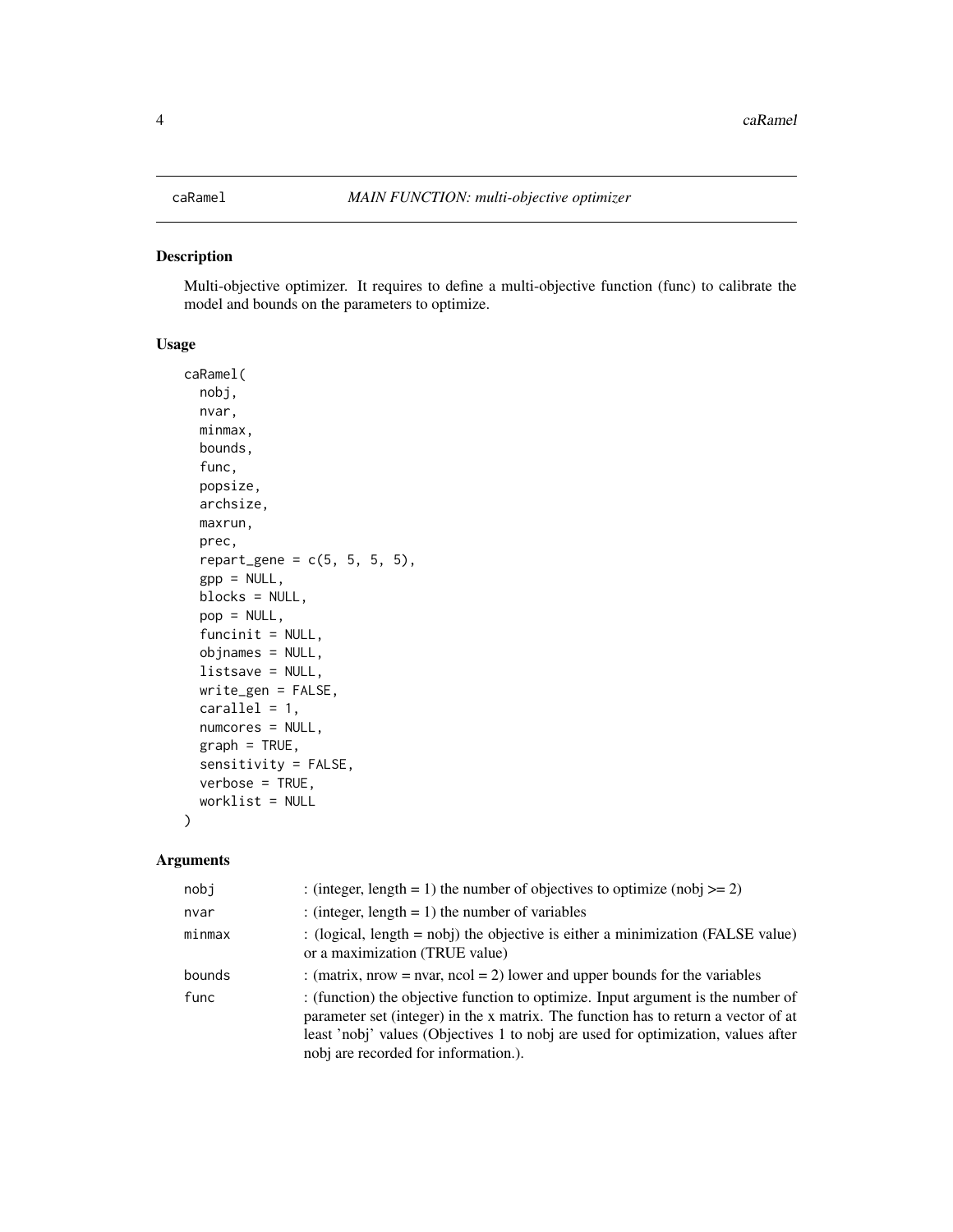#### caRamel 5 and 5 and 5 and 5 and 5 and 5 and 5 and 5 and 5 and 5 and 5 and 5 and 5 and 5 and 5 and 5 and 5 and 5 and 5 and 5 and 5 and 5 and 5 and 5 and 5 and 5 and 5 and 5 and 5 and 5 and 5 and 5 and 5 and 5 and 5 and 5 an

| popsize     | : (integer, length = 1) the population size for the genetic algorithm                                                                                                                                                                                                                                                                                                               |
|-------------|-------------------------------------------------------------------------------------------------------------------------------------------------------------------------------------------------------------------------------------------------------------------------------------------------------------------------------------------------------------------------------------|
| archsize    | : (integer, length = 1) the size of the Pareto front                                                                                                                                                                                                                                                                                                                                |
| maxrun      | : (integer, length $= 1$ ) the max. number of simulations allowed                                                                                                                                                                                                                                                                                                                   |
| prec        | : (double, $length = nobj$ ) the desired accuracy for the optimization of the objec-<br>tives                                                                                                                                                                                                                                                                                       |
| repart_gene | : (integer, length $= 4$ ) optional, number of new parameter sets for each rule and<br>per generation                                                                                                                                                                                                                                                                               |
| gpp         | : (integer, length = 1) optional, calling frequency for the rule "Fireworks"                                                                                                                                                                                                                                                                                                        |
| blocks      | (optional): groups for parameters                                                                                                                                                                                                                                                                                                                                                   |
| pop         | : (matrix, nrow = nset, ncol = nvar or nvar+nobj) optional, initial population<br>(used to restart an optimization)                                                                                                                                                                                                                                                                 |
| funcinit    | (function, optional): the initialization function applied on each node of cluster<br>when parallel computation. The arguments are cl and numcores                                                                                                                                                                                                                                   |
| objnames    | (optional): names of the objectives                                                                                                                                                                                                                                                                                                                                                 |
| listsave    | (optional): names of the listing files. Default: None (no output). If exists,<br>fields to be defined: "pmt" (file of parameters on the Pareto Front), "obj" (file<br>of corresponding objective values), "evol" (evolution of maximum objectives<br>by generation). Optional field: "totalpop" (total population and corresponding<br>objectives, useful to restart a computation) |
| write_gen   | : (logical, length = 1) optional, if TRUE, save files 'pmt' and 'obj' at each<br>generation (FALSE by default)                                                                                                                                                                                                                                                                      |
| carallel    | : (integer, length = 1) optional, do parallel computations? (0: sequential, 1:par-<br>allel (default), 2:user-defined choice)                                                                                                                                                                                                                                                       |
| numcores    | : (integer, length = 1) optional, the number of cores for the parallel computations<br>(all cores by default)                                                                                                                                                                                                                                                                       |
| graph       | : (logical, length = 1) optional, plot graphical output at each generation (TRUE<br>by default)                                                                                                                                                                                                                                                                                     |
| sensitivity | : (logical, length $= 1$ ) optional, compute the first order derivatives of the pareto<br>front (FALSE by default)                                                                                                                                                                                                                                                                  |
| verbose     | : (logical, length = 1) optional, verbosity mode (TRUE by default)                                                                                                                                                                                                                                                                                                                  |
| worklist    | : optional values to be transmitted to the user's function (not used)                                                                                                                                                                                                                                                                                                               |

#### Details

The optimizer was originally written for Scilab by Nicolas Le Moine. The algorithm is a hybrid of the MEAS algorithm (Efstratiadis and Koutsoyiannis (2005) <doi:10.13140/RG.2.2.32963.81446>) by using the directional search method based on the simplexes of the objective space and the epsilon-NGSA-II algorithm with the method of classification of the parameter vectors archiving management by epsilon-dominance (Reed and Devireddy <doi:10.1142/9789812567796\_0004>). Reference : "Multi-objective calibration by combination of stochastic and gradient-like parameter generation rules – the caRamel algorithm" Celine Monteil (EDF), Fabrice Zaoui (EDF), Nicolas Le Moine (UPMC) and Frederic Hendrickx (EDF) June 2020 Hydrology and Earth System Sciences 24(6):3189-3209 DOI: 10.5194/hess-24-3189-2020 Documentation : "Principe de l'optimiseur CaRaMEL et illustration au travers d'exemples de parametres dans le cadre de la modelisation hydrologique conceptuelle" Frederic Hendrickx (EDF) and Nicolas Le Moine (UPMC) Report EDF H-P73-2014- 09038-FR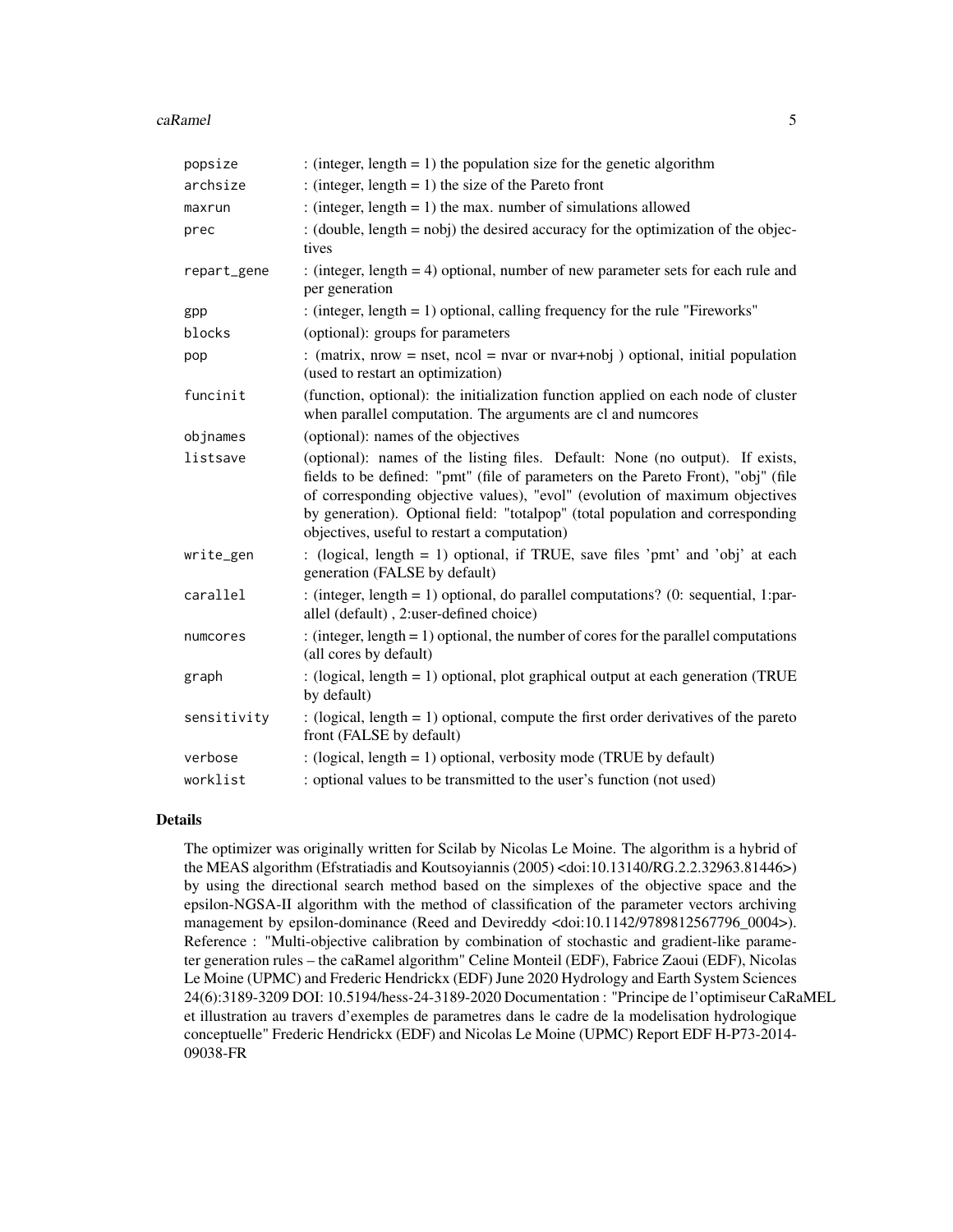#### Value

List of seven elements:

success return value (logical, length  $= 1$ ) : TRUE if successfull

 $parameters$  Pareto front (matrix, nrow = archsize, ncol = nvar)

objectives objectives of the Pareto front (matrix, nrow = archsize, ncol = nobj+nadditional)

derivatives list of the Jacobian matrices of the Pareto front if the sensitivity parameter is TRUE or NA otherwise

save\_crit evolution of the optimal objectives

- total population (matrix, nrow = popsize+archsize, ncol = nvar+nobj+nadditional)
- gpp the calling period for the third generation rule (independent sampling with a priori parameters variance)

#### Author(s)

Fabrice Zaoui - Celine Monteil

```
# Definition of the test function
viennet <- function(i) {
  val1 <- 0.5*(x[i,1]*x[i,1]+x[i,2]*x[i,2])+sin(x[i,1]*x[i,1]+x[i,2]*x[i,2])
 val2 <- 15+(x[i,1]-x[i,2]+1)*(x[i,1]-x[i,2]+1)/27+(3*x[i,1]-2*x[i,2]+4)*(3*x[i,1]-2*x[i,2]+4)/8
  val3 <- 1/(x[i,1]*x[i,1]+x[i,2]*x[i,2]+1) -1.1*exp(-(x[i,1]*x[i,1]+x[i,2]*x[i,2]))
  return(c(val1,val2,val3))
}
# Number of objectives
nobj < -3# Number of variables
nvar <-2# All the objectives are to be minimized
minmax <- c(FALSE, FALSE, FALSE)
# Define the bound constraints
bounds \leq matrix(data = 1, nrow = nvar, ncol = 2)
bounds[, 1] <- -3 * bounds[, 1]
bounds[, 2] <- 3 * bounds[, 2]
# Caramel optimization
results <-
  caRamel(nobj = nobj,nvar = nvar,
         minmax = minmax,bounds = bounds,
         func = viennet,
         popsize = 100,
          archsize = 100,
         maxrun = 500,
          prec = matrix(1.e-3, nrow = 1, ncol = nobj),cardle1 = 0
```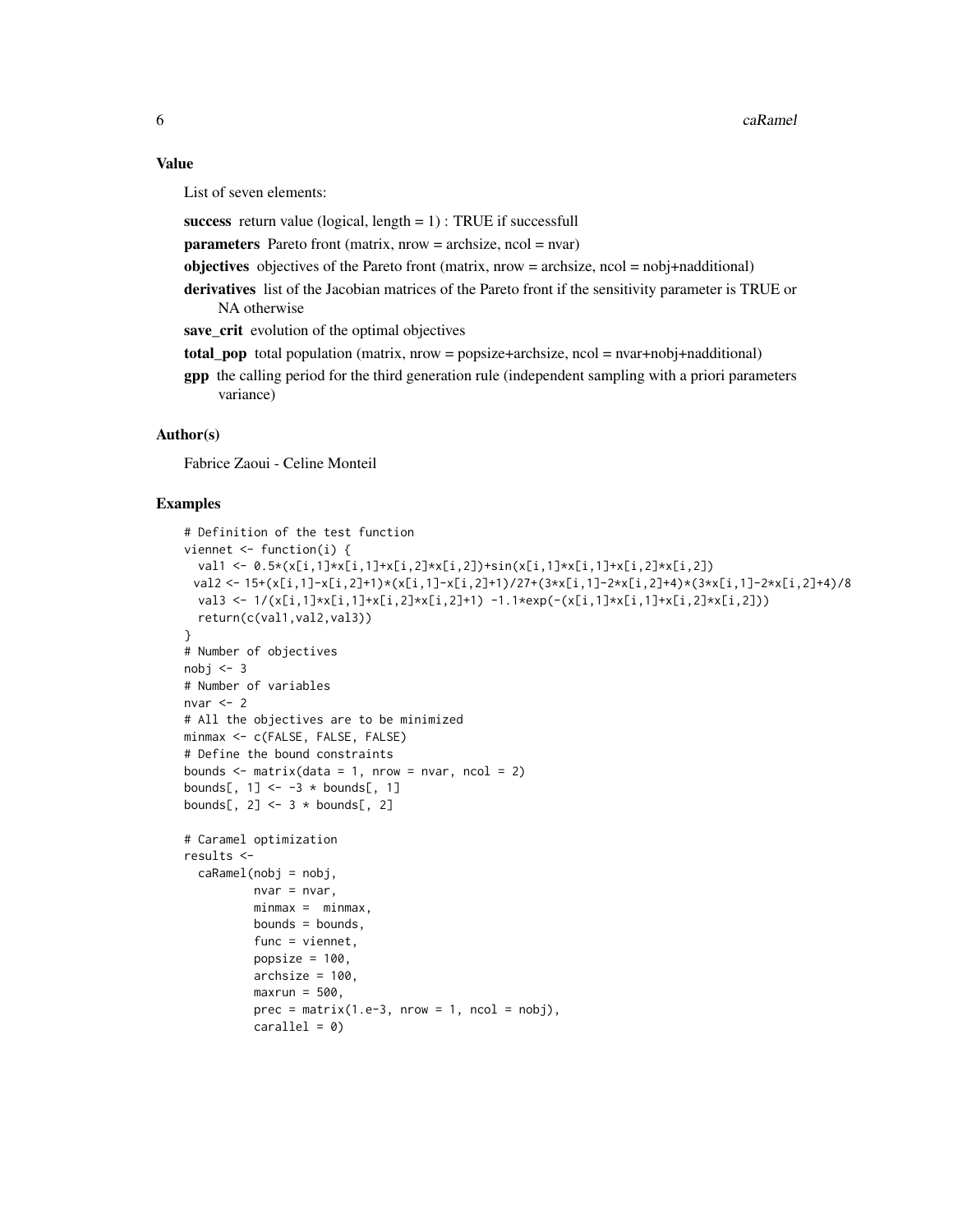<span id="page-6-0"></span>Cextrap *Extrapolation along orthogonal directions to the Pareto front in the space of the objectives*

# Description

gives n new candidates by extrapolation along orthogonal directions to the Pareto front in the space of the objectives

#### Usage

Cextrap(param, crit, directions, longu, n)

# Arguments

| param      | : matrix [NPoints, NPar ] of already evaluated parameters                                                                                      |
|------------|------------------------------------------------------------------------------------------------------------------------------------------------|
| crit       | : matrix [ Npoints, NObj ] of associated criteria                                                                                              |
| directions | : matrix [NDir, 2] the starting and ending points of the candidate vectors                                                                     |
| longu      | : matrix [NDir, 1] giving the length of each segment thus defined in the OBJ<br>space (measure of the probability of exploring this direction) |
| n          | : number of new vectors to generate                                                                                                            |

#### Value

xnew : matrix [ n , NPar ] of new vectors

pcrit : matrix [ n , NObj ] estimated positions of new sets in the goal space

#### Author(s)

Fabrice Zaoui

```
# Definition of the parameters
param <- matrix(rexp(100), 100, 1)
crit <- matrix(rexp(200), 100, 2)
directions <- matrix(c(1,3,2,7,13,40), nrow = 3, ncol = 2)
longu <- runif(3)
n \le -5# Call the function
res <- Cextrap(param, crit, directions, longu, n)
```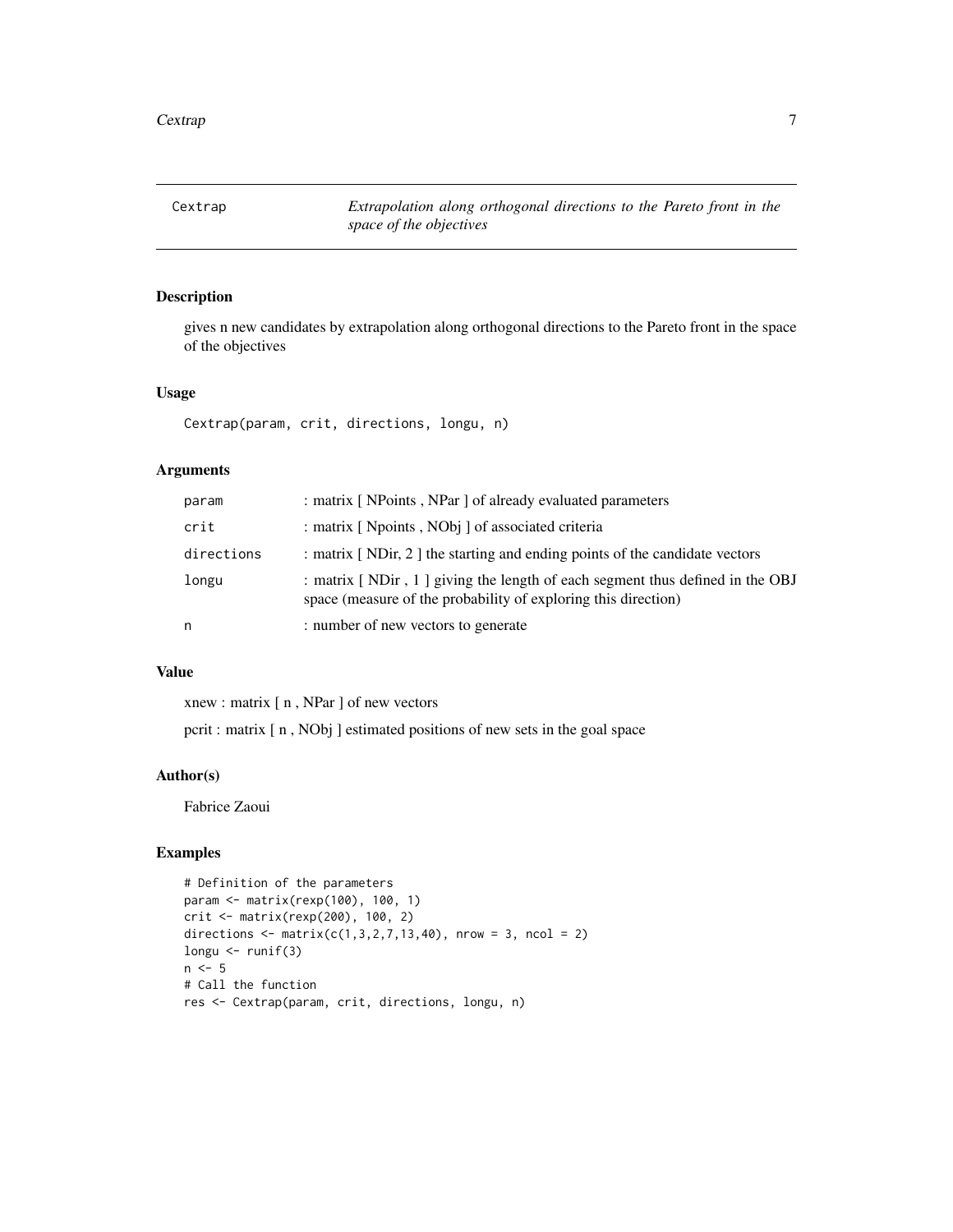<span id="page-7-0"></span>

proposes n new candidates by interpolation in simplexes of the objective space

#### Usage

Cinterp(param, crit, simplices, volume, n)

### Arguments

| param     | : matrix [ NPoints, NPar ] of already evaluated parameters                                                               |
|-----------|--------------------------------------------------------------------------------------------------------------------------|
| crit      | : matrix [ Npoints, NObj ] of associated criteria                                                                        |
| simplices | : matrix [NSimp, NObj+1] containing all or part of the triangulation of the<br>space of the objectives                   |
| volume    | : matrix [NSimp, 1] giving the volume of each simplex (measure of the prob-<br>ability of interpolating in this simplex) |
| n         | : number of new vectors to generate                                                                                      |

#### Value

xnew : matrix [ n , NPar ] of new vectors

pcrit : matrix [ n , NObj ] estimated positions of new sets in the goal space

#### Author(s)

Fabrice Zaoui

```
# Definition of the parameters
param <- matrix(rexp(100), 100, 1)
crit <- matrix(rexp(200), 100, 2)
simplices <- matrix(c(15,2,1,15,22,1,18,15,2,17,13,14), nrow = 4, ncol = 3)
volume <- runif(4)
n < -5# Call the function
res <- Cinterp(param, crit, simplices, volume, n)
```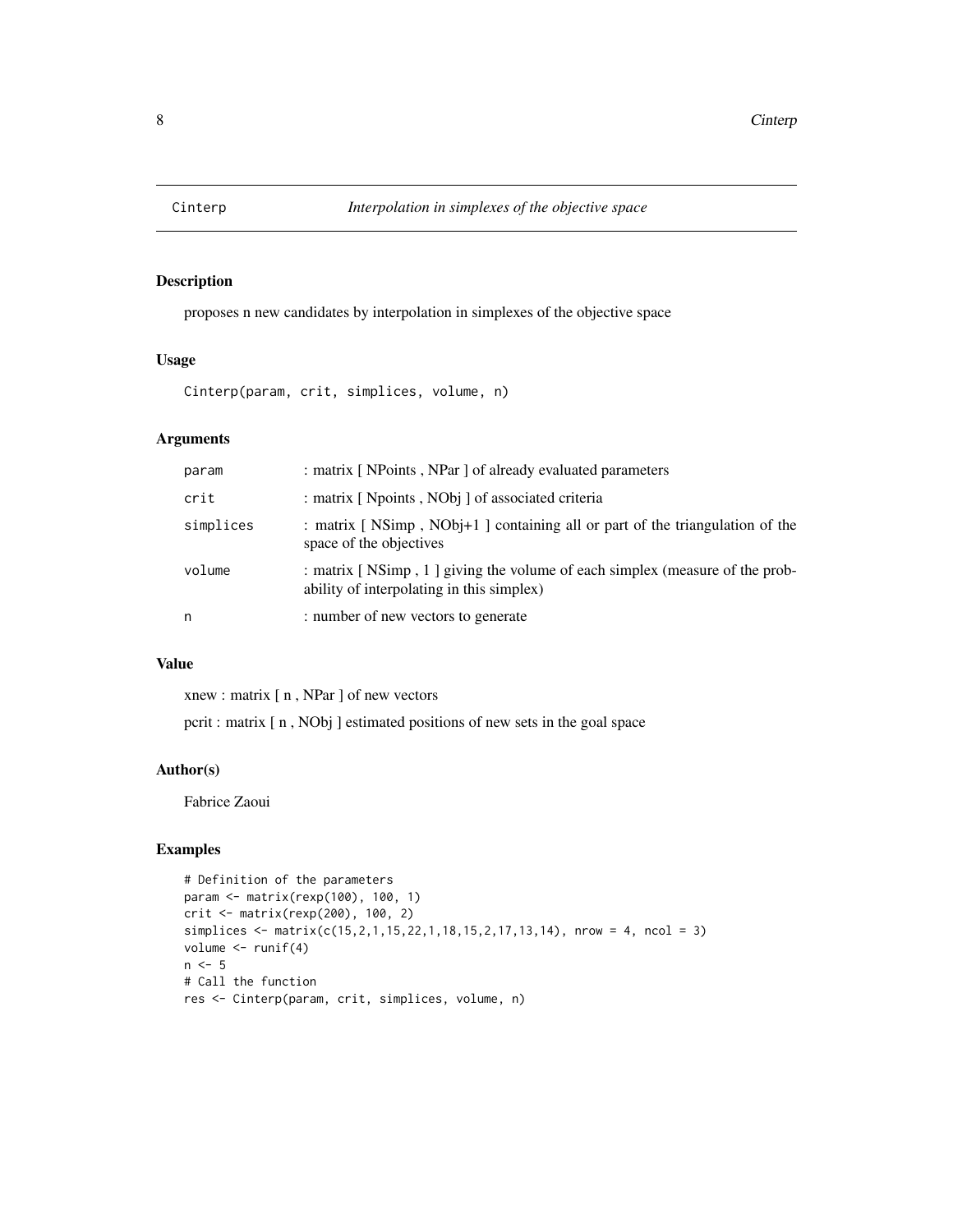<span id="page-8-0"></span>

performs a recombination of the sets of parameters

# Usage

```
Crecombination(param, blocks, n)
```
# Arguments

| param  | : matrix [, NPar ] of the population of parameters                   |
|--------|----------------------------------------------------------------------|
| blocks | : list of integer vectors: list of variable blocks for recombination |
| n      | : number of new vectors to generate                                  |

#### Value

xnew : matrix [ n , NPar ] of new vectors

#### Author(s)

Fabrice Zaoui

#### Examples

```
# Definition of the parameters
param <- matrix(rexp(15), 15, 1)
blocks <- NULL
n < -5# Call the function
res <- Crecombination(param, blocks, n)
```
Cusecovar *New parameter vectors generation respecting a covariance structure*

## Description

proposes new parameter vectors respecting a covariance structure

# Usage

Cusecovar(xref, amplif, n)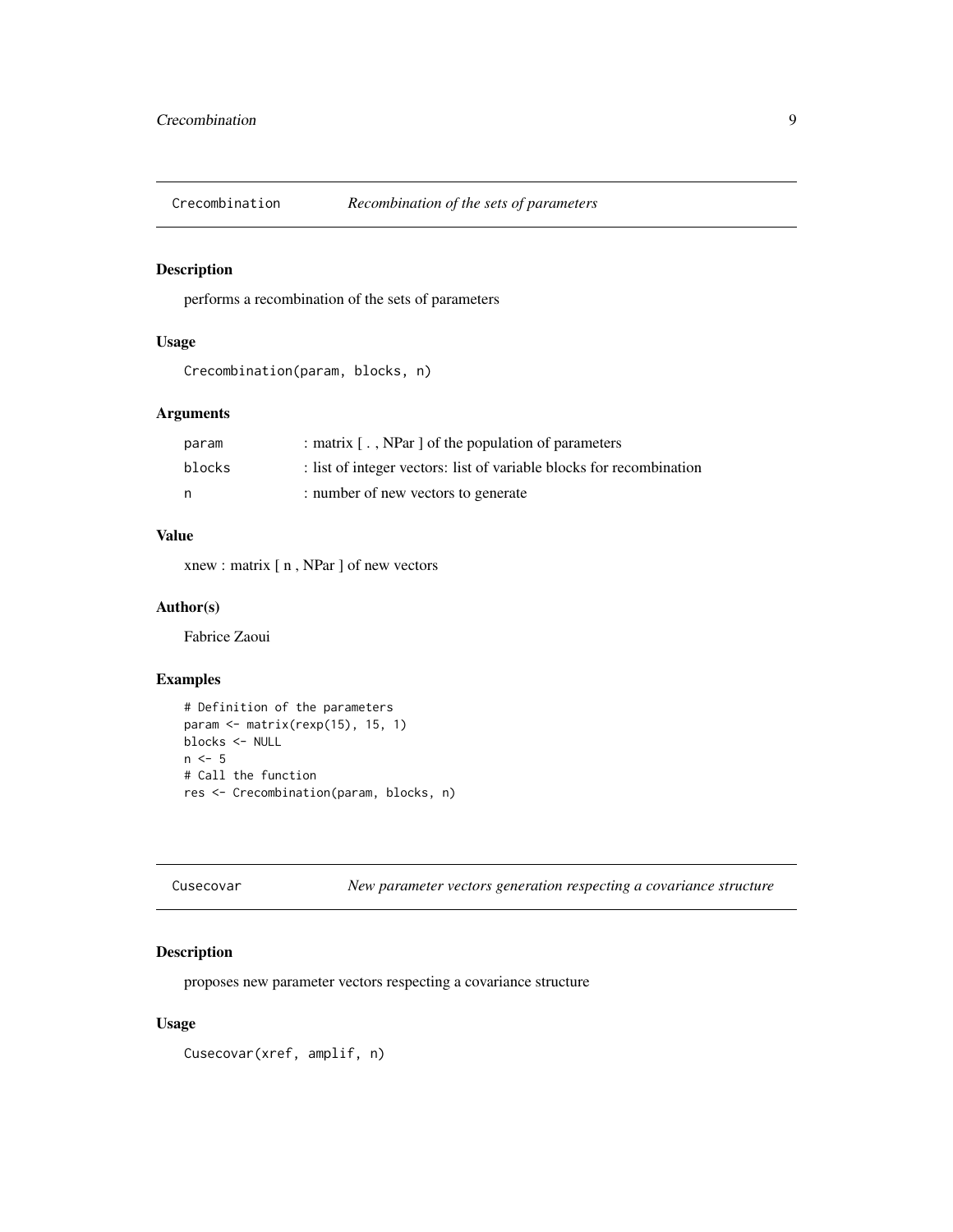<span id="page-9-0"></span>10 decrease\_pop

# Arguments

| xref   | : matrix [, NPar ] of the reference population whose covariance structure is to<br>be used |
|--------|--------------------------------------------------------------------------------------------|
| amplif | : amplification factor of the standard deviation on each parameter                         |
| n      | : number of new vectors to generate                                                        |

# Value

xnew : matrix [ n , NPar ] of new vectors

# Author(s)

Fabrice Zaoui

# Examples

```
# Definition of the parameters
xref <- matrix(rexp(35), 35, 1)
amplif <-2.
n \leq -5# Call the function
res <- Cusecovar(xref, amplif, n)
```

| decrease_pop |  | Decreasing of the population of parameters sets |
|--------------|--|-------------------------------------------------|
|              |  |                                                 |

# Description

decreases the population of parameters sets

# Usage

```
decrease_pop(matobj, minmax, prec, archsize, popsize)
```
# Arguments

| matobi   | : matrix of objectives, dimension (ngames, nobj)                                                   |
|----------|----------------------------------------------------------------------------------------------------|
| minmax   | : vector of booleans, of dimension nobj: TRUE if maximization of the objective,<br>FALSE otherwise |
| prec     | : nobj dimension vector: accuracy                                                                  |
| archsize | : integer: archive size                                                                            |
| popsize  | : integer: population size                                                                         |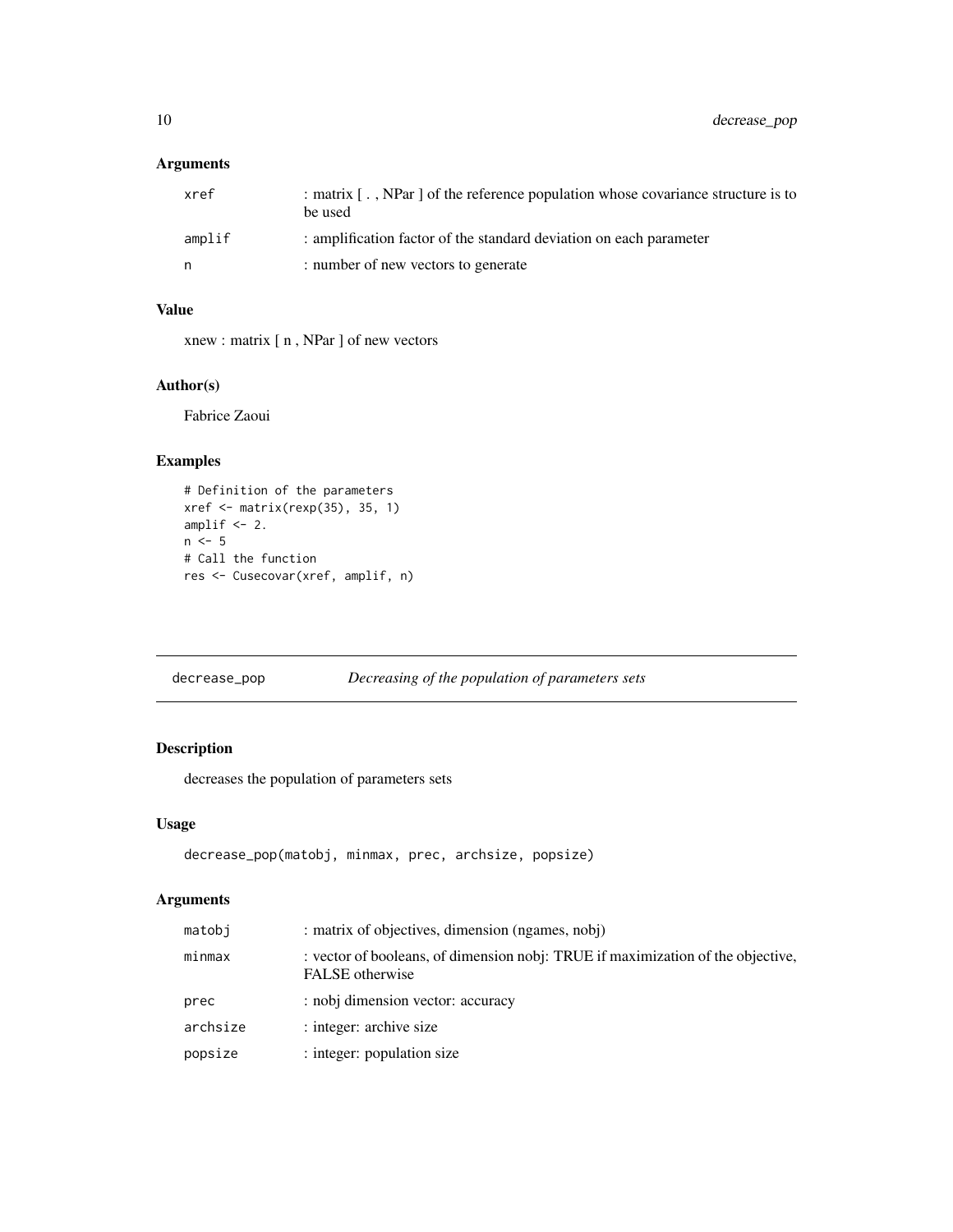#### <span id="page-10-0"></span>Dimprove 2012 11 and 2012 12:00 the contract of the contract of the contract of the contract of the contract of the contract of the contract of the contract of the contract of the contract of the contract of the contract o

# Value

A list containing two elements:

ind\_arch indices of individuals in the updated Pareto front

ind\_pop indices of individuals in the updated population

# Author(s)

Fabrice Zaoui

#### Examples

```
# Definition of the parameters
matobj <- matrix(rexp(200), 100, 2)
prec <- c(1.e-3, 1.e-3)
archsize <- 100
minmax <- c(FALSE, FALSE)
popsize <- 100
# Call the function
res <- decrease_pop(matobj, minmax, prec, archsize, popsize)
```

| Dimprove<br>Determination of directions for improvement |
|---------------------------------------------------------|
|---------------------------------------------------------|

# Description

determines directions for improvement

#### Usage

```
Dimprove(o_splx, f_splx)
```
# Arguments

| o_splx | : matrix of objectives of simplexes (nrow = npoints, $ncol = nobj$ ) |
|--------|----------------------------------------------------------------------|
| f_splx | : vector (npoints) of associated Pareto numbers $(1 =$ dominated)    |

#### Value

list of elements "oriedge": oriented edges and "ledge": length

# Author(s)

Fabrice Zaoui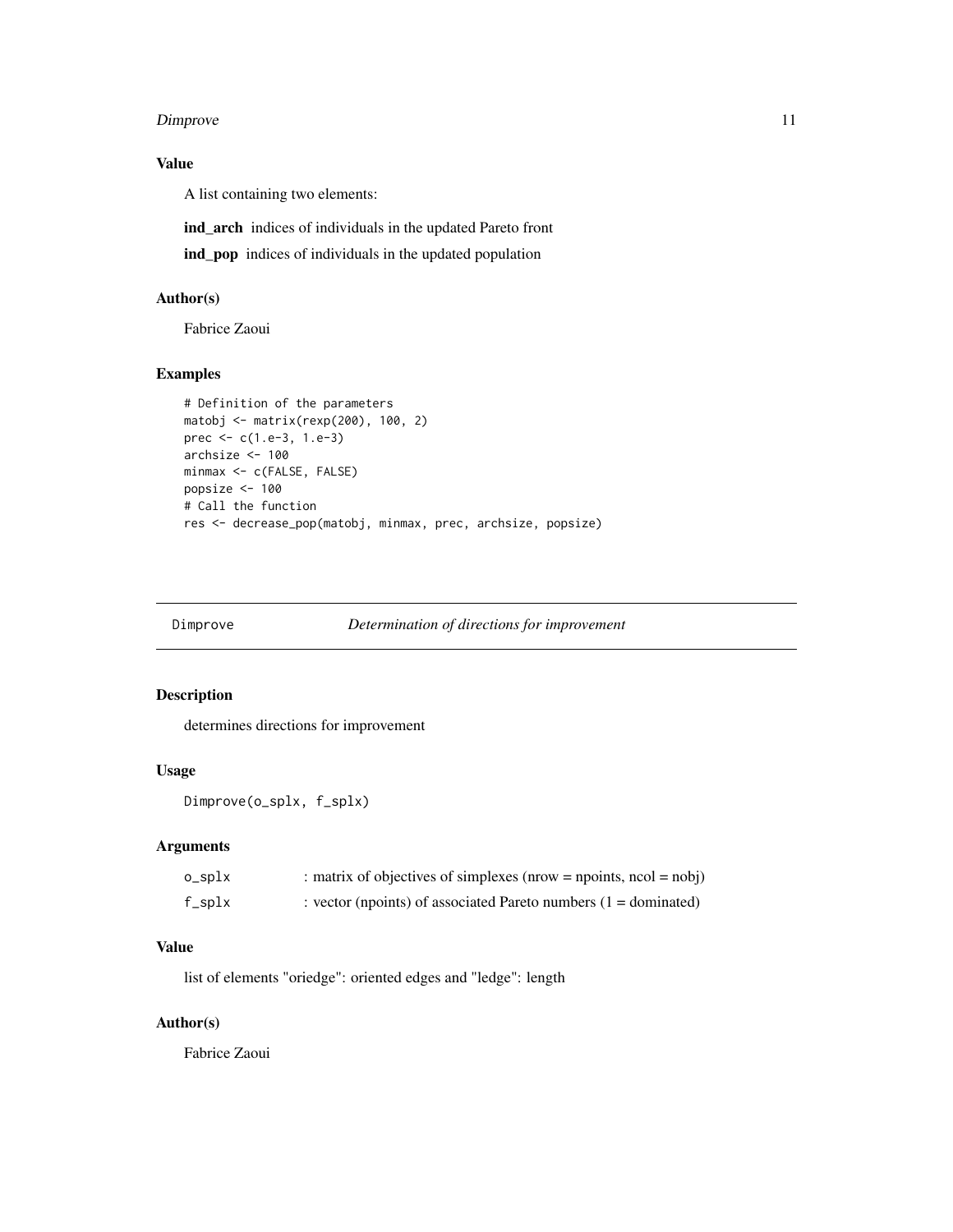#### <span id="page-11-0"></span>12 dominate and the contract of the contract of the contract of the contract of the contract of the contract of the contract of the contract of the contract of the contract of the contract of the contract of the contract o

# Examples

```
# Definition of the parameters
o_splx <- matrix(rexp(6), 3, 2)
f_splx \leftarrow c(1,1,1)# Call the function
res <- Dimprove(o_splx, f_splx)
```
dominate *Successive Pareto fronts of a population*

# Description

calculates the successive Pareto fronts of a population (classification "onion peel"), when objectives need to be maximized.

#### Usage

dominate(matobj)

# Arguments

matobj : matrix [ NInd , NObj ] of objectives

# Value

f : vector of dimension NInd of dominances

#### Author(s)

Fabrice Zaoui

```
# Definition of the parameters
matobj <- matrix(runif(200), 100, 2)
# Call the function
pareto_rank <- dominate(matobj)
```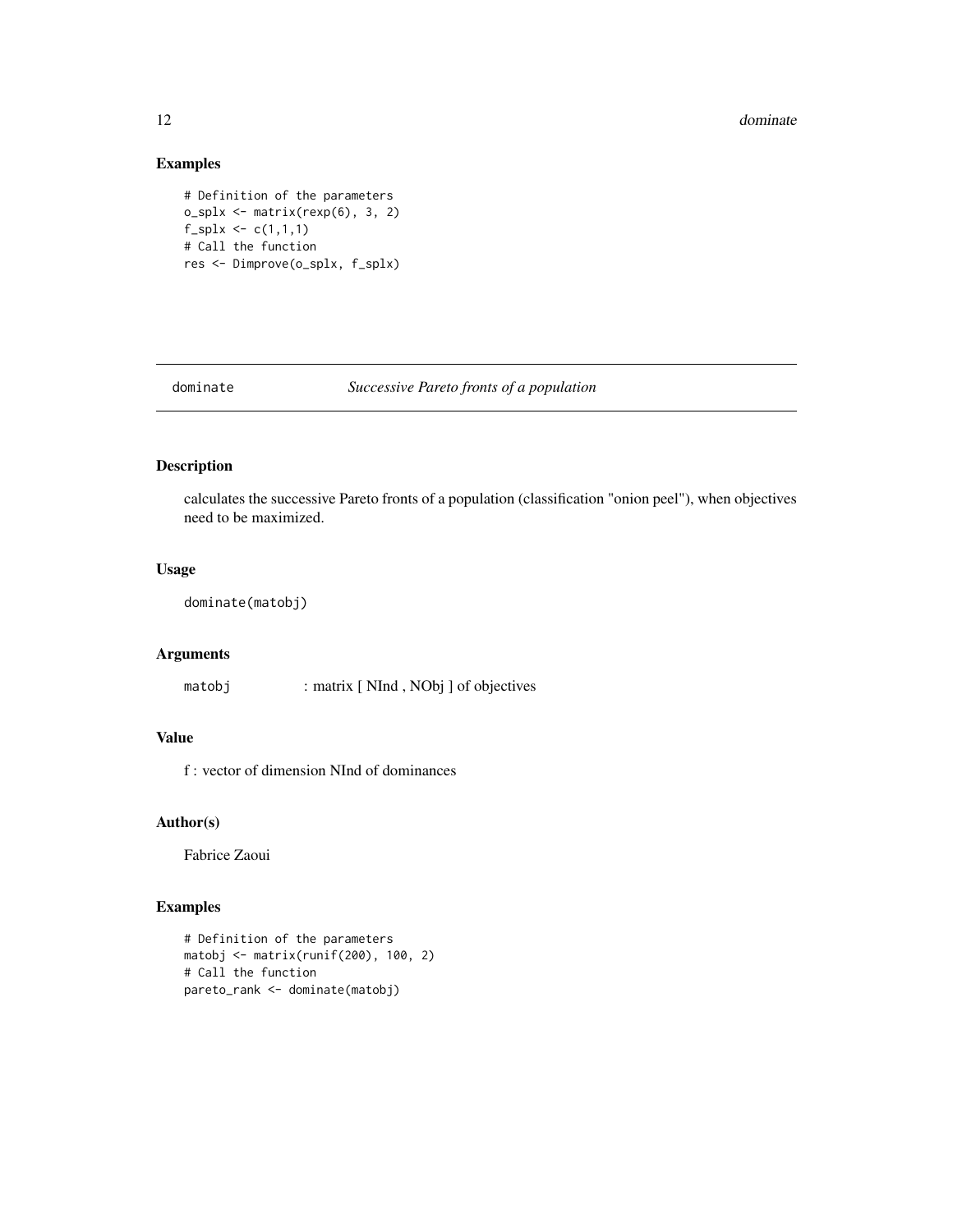<span id="page-12-0"></span>

indicates which rows of the matrix Y are dominated by the vector (row) x

# Usage

dominated(x, Y)

# Arguments

| х      | : row vecteur |
|--------|---------------|
| $\vee$ | $:$ matrix    |

#### Value

D : vector of booleans

#### Author(s)

Fabrice Zaoui

# Examples

```
# Definition of the parameters
Y <- matrix(rexp(200), 100, 2)
x \le -Y[1,]# Call the function
res <- dominated(x, Y)
```

| downsize | Downsizing of a population to only one individual per box up to a |
|----------|-------------------------------------------------------------------|
|          | given accuracy                                                    |

# Description

reduces the number of individuals in a population to only one individual per box up to a given accuracy

# Usage

downsize(points, Fo, prec)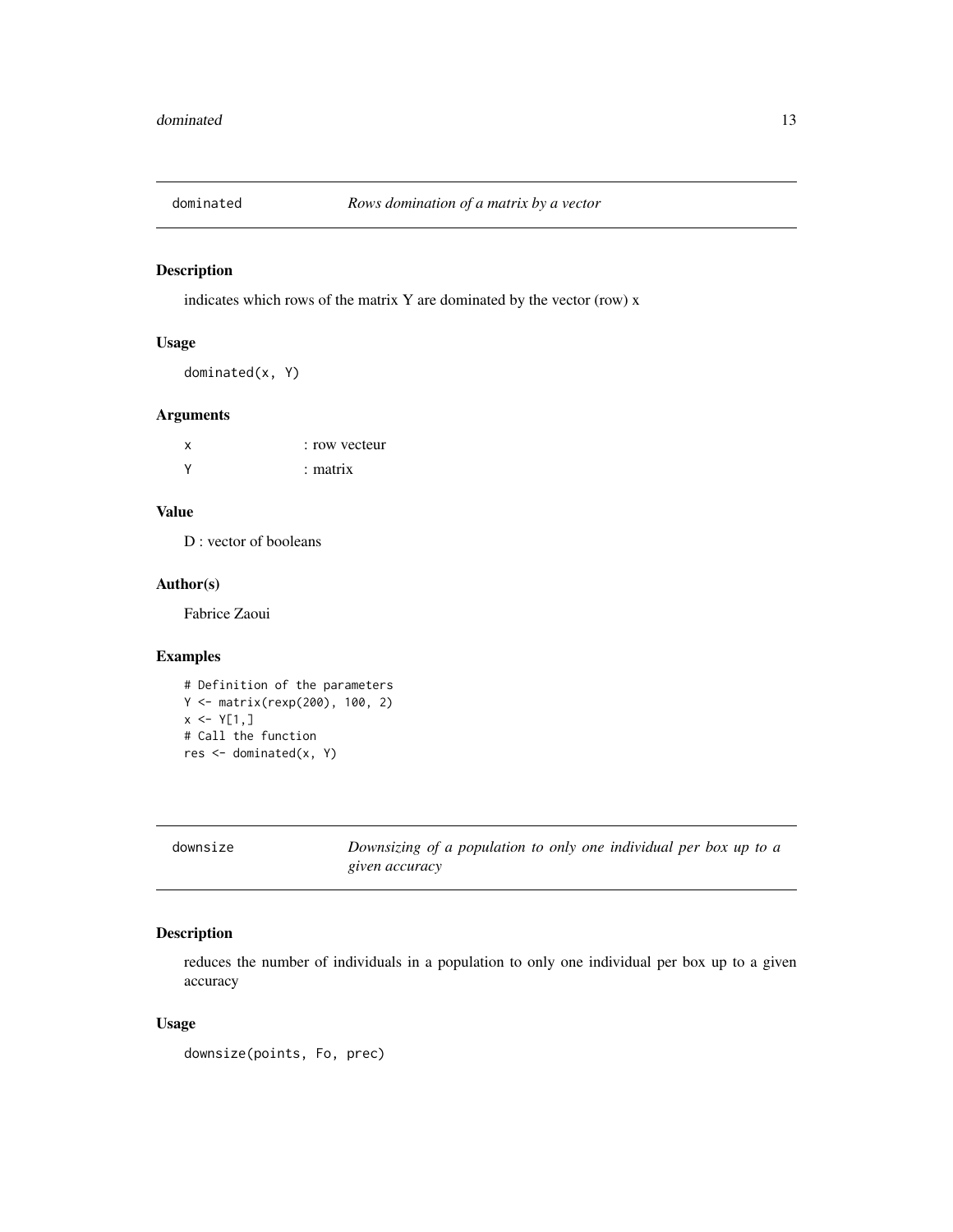<span id="page-13-0"></span>14 matvcov

#### Arguments

| points | : matrix of objectives                                              |
|--------|---------------------------------------------------------------------|
| Fo.    | : rank on the front of each point (1: dominates on the Pareto)      |
| prec   | : (double, length $=$ nobi) desired accuracy for sorting objectives |

# Value

vector indices

# Author(s)

Fabrice Zaoui

# Examples

```
# Definition of the parameters
points <- matrix(rexp(200), 100, 2)
prec <- c(1.e-3, 1.e-3)
Fo <- sample(1:100, 100)
# Call the function
res <- downsize(points, Fo, prec)
```

| matycov | Calculation of the variances-covariances matrix on the reference pop- |
|---------|-----------------------------------------------------------------------|
|         | ulation                                                               |

# Description

calculates the variances-covariances matrix on the reference population

#### Usage

matvcov(x, g)

# Arguments

| : population                                              |
|-----------------------------------------------------------|
| : center of reference population (in the parameter space) |

# Value

rr : variances-covariances matrix on the reference population

# Author(s)

Fabrice Zaoui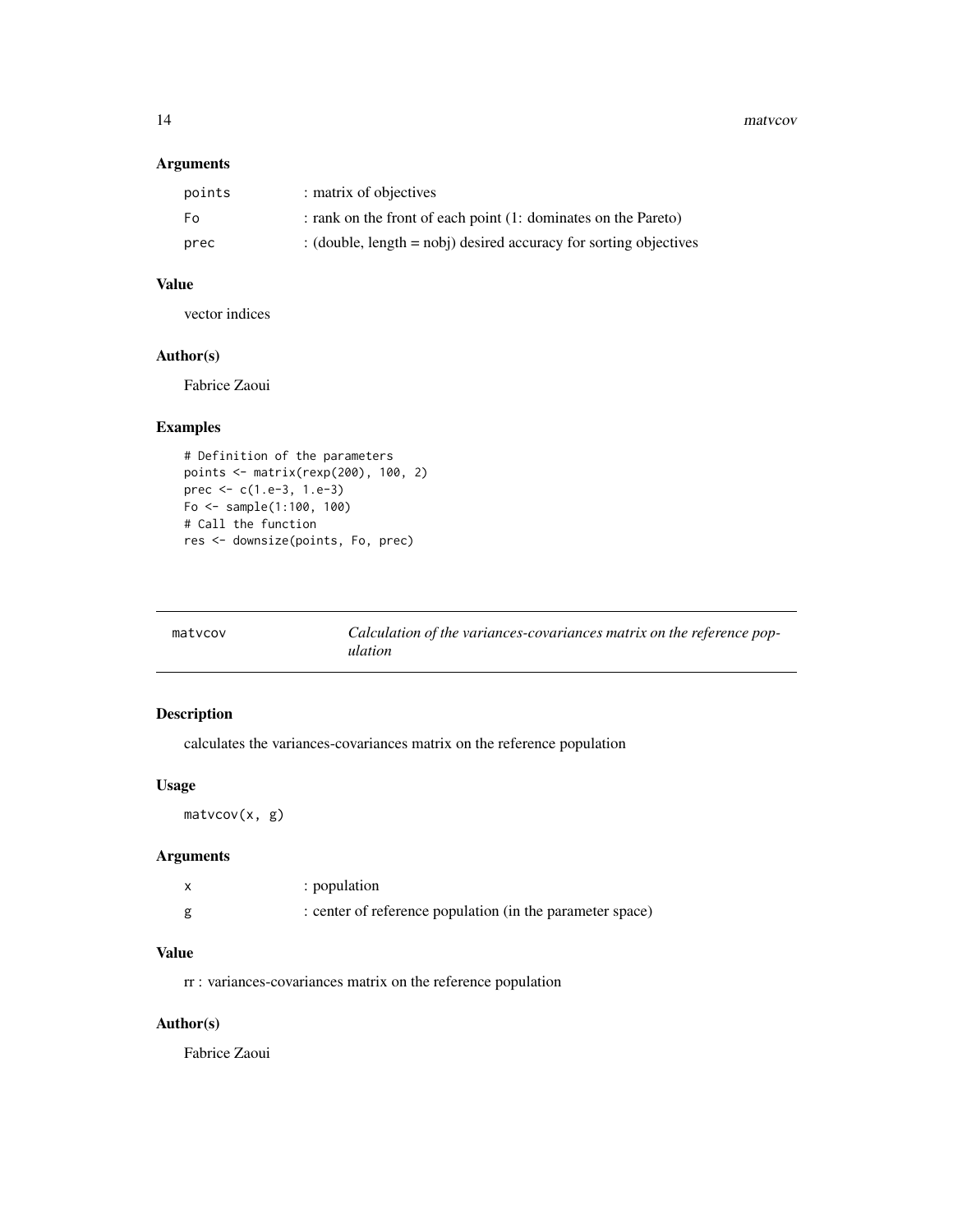#### <span id="page-14-0"></span>newXval and the state of the state of the state of the state of the state of the state of the state of the state of the state of the state of the state of the state of the state of the state of the state of the state of th

## Examples

```
# Definition of the parameters
x <- matrix(rexp(30), 30, 1)
g \leftarrow \text{mean}(x)# Call the function
res <- matvcov(x, g)
```

| newXval |
|---------|
|---------|

Generation of a new population of parameter sets following the five *rules of caRamel*

# Description

generates a new population of parameter sets following the five rules of caRamel

#### Usage

```
newXval(param, crit, isperf, sp, bounds, repart_gene, blocks, fireworks)
```
# Arguments

| param       | : matrix [Nvec, NPar] of parameters of the current population                                                                                                                                                                                                                                                               |
|-------------|-----------------------------------------------------------------------------------------------------------------------------------------------------------------------------------------------------------------------------------------------------------------------------------------------------------------------------|
| crit        | : matrix [ Nvec, NObj ] of associated criteria                                                                                                                                                                                                                                                                              |
| isperf      | : vector of Booleans of length NObj, TRUE if maximization of the objective,<br><b>FALSE</b> otherwise                                                                                                                                                                                                                       |
| sp          | : variance a priori of the parameters                                                                                                                                                                                                                                                                                       |
| bounds      | : lower and upper bounds of parameters [NPar, 2]                                                                                                                                                                                                                                                                            |
| repart_gene | : matrix of length 4 giving the number of games to be generated with each<br>rule: 1 Interpolation in the simplexes of the front, 2 Extrapolation according<br>to the directions of the edges "orthogonal" to the front, 3 Random draws with<br>prescribed variance-covariance matrix, 4 Recombination by functional blocks |
| blocks      | : list of integer vectors containing function blocks of parameters                                                                                                                                                                                                                                                          |
| fireworks   | : boolean, TRUE if one tests a random variation on each parameter and each<br>maximum of O.F.                                                                                                                                                                                                                               |

#### Value

xnew : matrix of new vectors [ sum(Repart\_Gene) + eventually (nobj+1)\*nvar if fireworks , NPar ] project\_crit: assumed position of the new vectors in the criteria space: [ sum(Repart\_Gene)+ eventually (nobj+1)\*nvar if fireworks , NObj ];

#### Author(s)

Fabrice Zaoui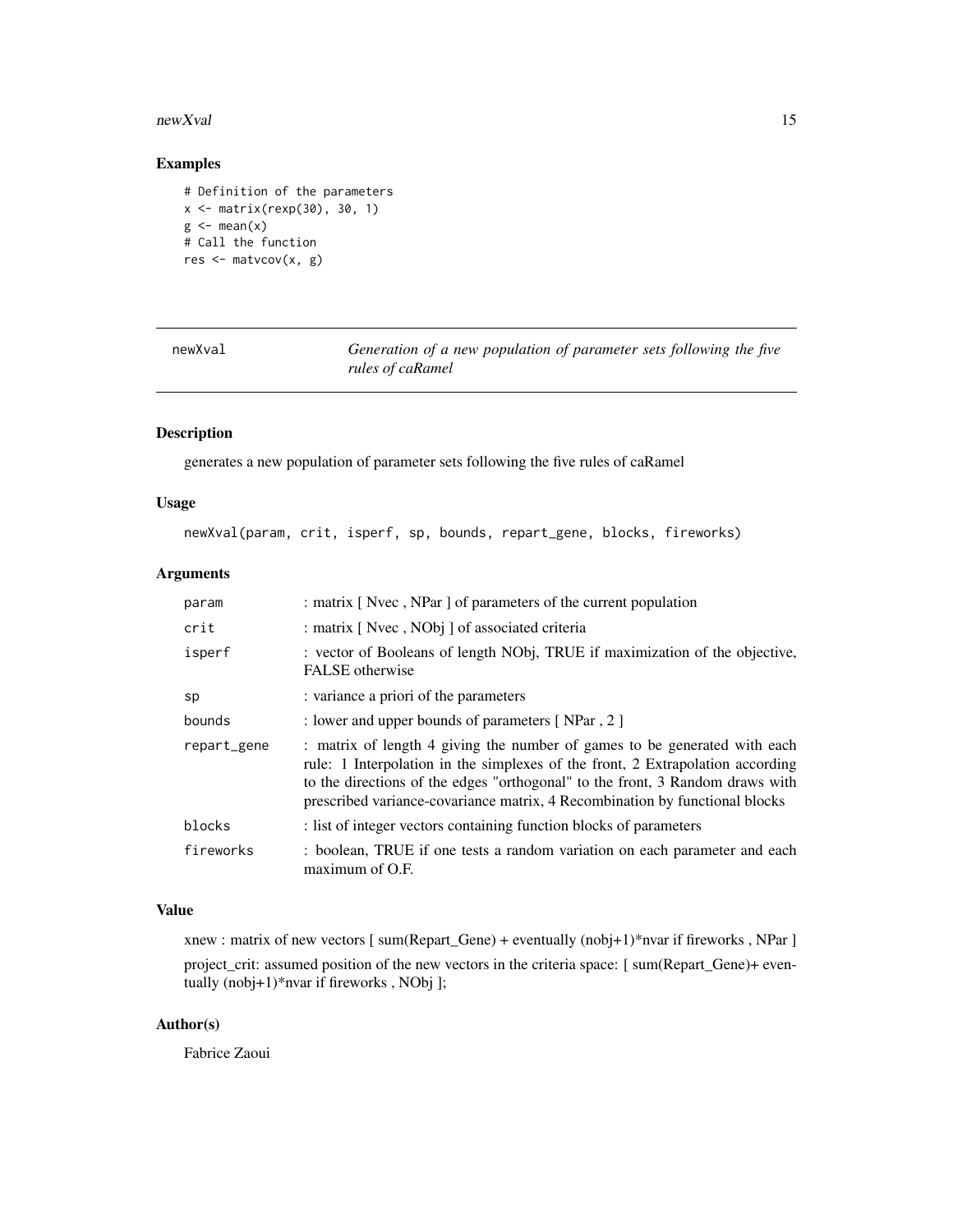<span id="page-15-0"></span>16 pareto pareto and the set of the set of the set of the set of the set of the set of the set of the set of the set of the set of the set of the set of the set of the set of the set of the set of the set of the set of the

#### Examples

```
# Definition of the parameters
param <- matrix(rexp(100), 100, 1)
crit <- matrix(rexp(200), 100, 2)
isperf <- c(FALSE, FALSE)
bounds \leq matrix(data = 1, nrow = 1, ncol = 2)
bounds[, 1] <- -5 * bounds[, 1]
bounds[, 2] <- 10 * bounds[, 2]
sp \leftarrow (bounds[, 2] - bounds[, 1]) / (2 * sqrt(3))repart_gene \leq c(5, 5, 5, 5)
fireworks <- TRUE
blocks <- NULL
# Call the function
res <- newXval(param, crit, isperf, sp, bounds, repart_gene, blocks, fireworks)
```
pareto *Indicates which rows are Pareto*

#### Description

indicates which rows of the X criterion matrix are Pareto, when objectives need to be maximized

#### Usage

pareto(X)

#### Arguments

X : matrix of objectives [NInd \* NObj]

#### Value

Ft : vector [NInd], TRUE when the set is on the Pareto front.

# Author(s)

Fabrice Zaoui

```
# Definition of the parameters
X <- matrix(runif(200), 100, 2)
# Call the function
is_pareto <- pareto(X)
```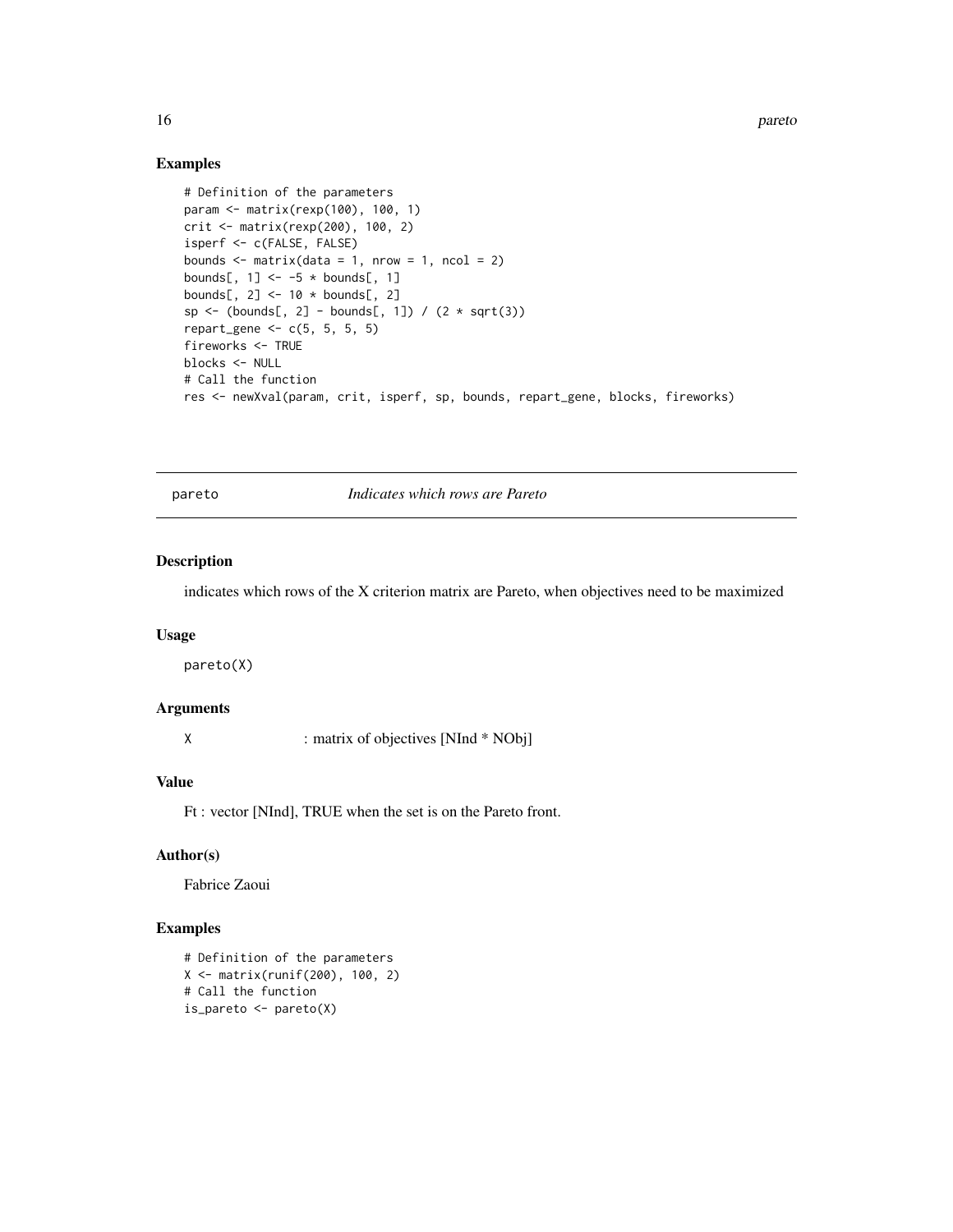<span id="page-16-0"></span>

Plot graphs of the Pareto front and a graph of optimization evolution

#### Usage

```
plot_caramel(caramel_results, nobj = NULL, objnames = NULL)
```
#### Arguments

caramel\_results

|          | : list resulting from the caRamel() function, with fields \$objectives and \$save_crit |
|----------|----------------------------------------------------------------------------------------|
| nobi     | : number of objectives (optional)                                                      |
| objnames | : vector of objectives names (optional)                                                |

```
# Definition of the test function
viennet <- function(i) {
  val1 <- 0.5*(x[i,1]*x[i,1]+x[i,2]*x[i,2])+sin(x[i,1]*x[i,1]+x[i,2]*x[i,2])
 val2 <- 15+(x[i,1]-x[i,2]+1)*(x[i,1]-x[i,2]+1)/27+(3*x[i,1]-2*x[i,2]+4)*(3*x[i,1]-2*x[i,2]+4)/8
 val3 <- 1/(x[i,1]*x[i,1]+x[i,2]*x[i,2]+1) -1.1*exp(-(x[i,1]*x[i,1]+x[i,2]*x[i,2]))
  return(c(val1,val2,val3))
}
nobj <- 3 # Number of objectives
nvar <- 2 # Number of variables
minmax <- c(FALSE, FALSE, FALSE) # All the objectives are to be minimized
bounds \le matrix(data = 1, nrow = nvar, ncol = 2) # Define the bound constraints
bounds[, 1] <- -3 * bounds[, 1]
bounds[, 2] <- 3 * bounds[, 2]
# Caramel optimization
results <- caRamel(nobj, nvar, minmax, bounds, viennet, popsize = 100, archsize = 100,
          maxrun = 500, prec = matrix(1.e-3, nrow = 1, ncol = nobj), cardle1 = FALSE)
# Plot of results
plot_caramel(results)
```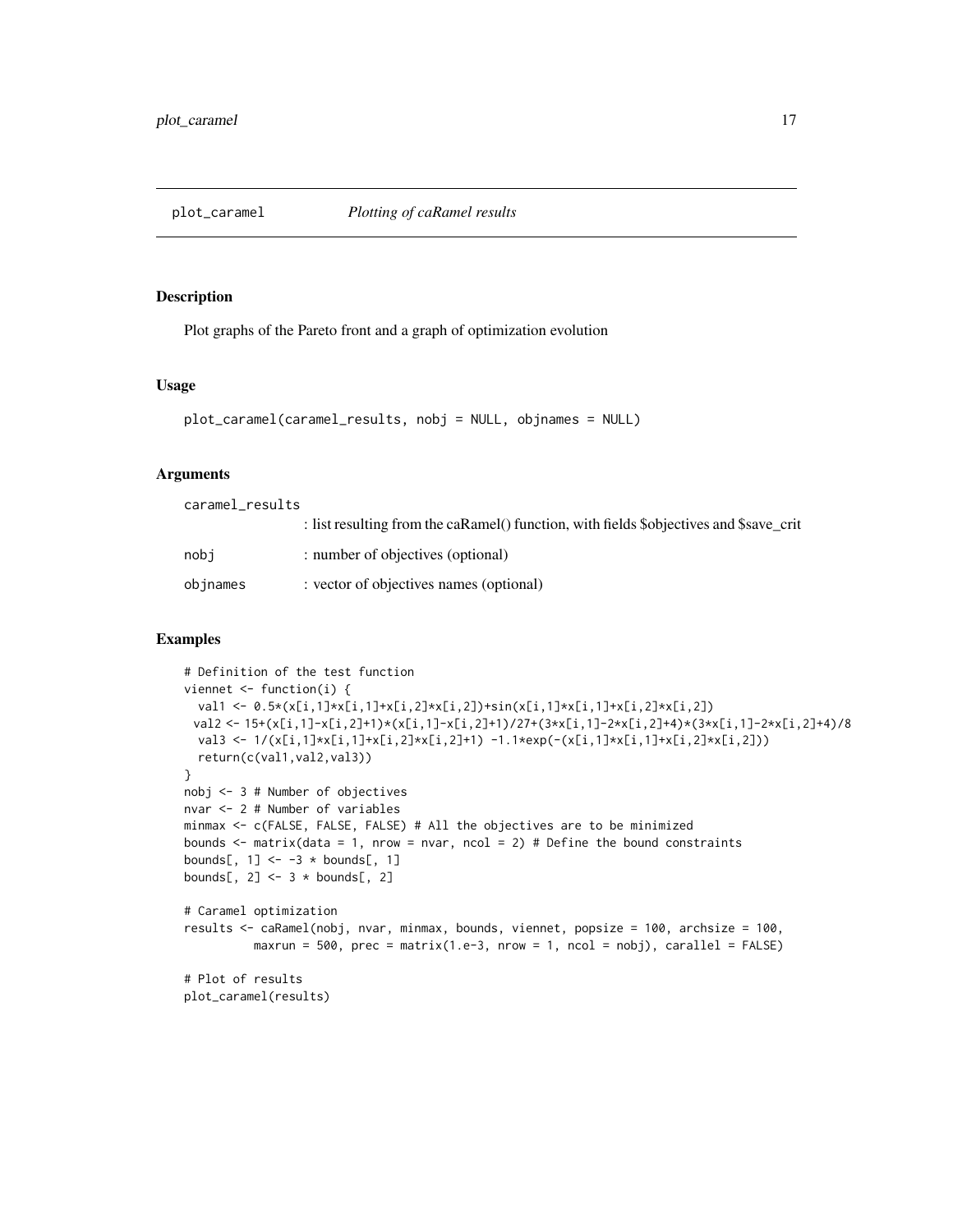<span id="page-17-0"></span>

Plots graphs the population regarding each couple of objectives and emphasizes the Pareto front

# Usage

```
plot_pareto(MatObj, nobj = NULL, objnames = NULL, maximized = NULL)
```
# Arguments

| MatObi    | : matrix of the objectives [NInd, nobj]                                                         |
|-----------|-------------------------------------------------------------------------------------------------|
| nobi      | : number of objectives (optional)                                                               |
| objnames  | : vector, length nobj, of names of the objectives (optional)                                    |
| maximized | : vector of logical, length nobj, TRUE if objective need to be maximized, FALSE<br>if minimized |

# Author(s)

Celine Monteil

# Examples

```
# Definition of the population
Pop <- matrix(runif(300), 100, 3)
# Definition of objectives to maximize (Obj1, Obj2) and to minimize (Obj3)
maximized <- c(TRUE, TRUE, FALSE)
# Call the function
plot_pareto(MatObj = Pop, maximized = maximized)
```
plot\_population *Plotting of a population of objectives*

# Description

Plot graphs the population regarding each couple of objectives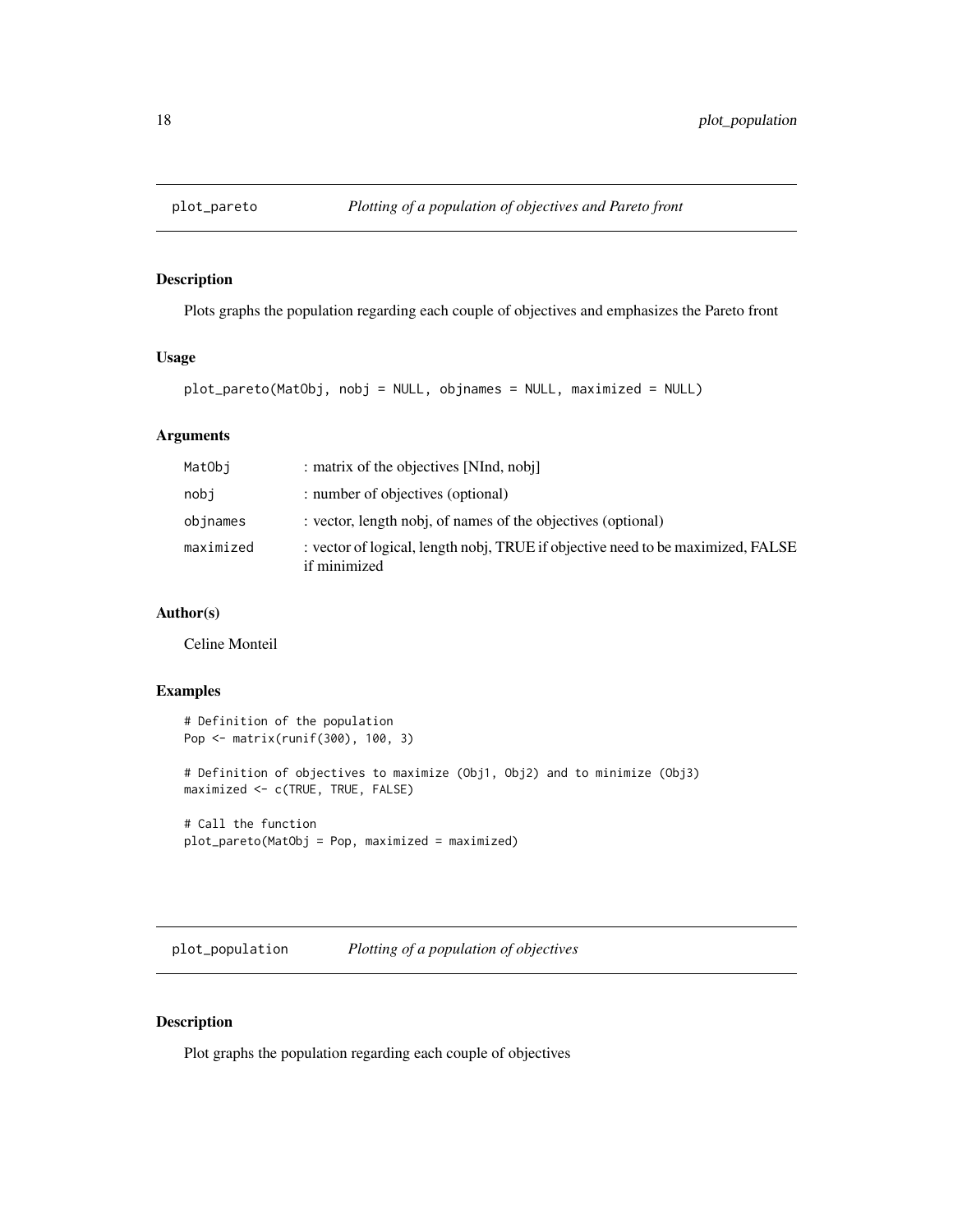<span id="page-18-0"></span>rselect 19

# Usage

```
plot_population(
  MatObj,
  nobj,
  ngen = NULL,
  nrun = NULL,objnames = NULL,
  MatEvol = NULL,
  popsize = \theta\mathcal{L}
```
# Arguments

| MatObi   | : matrix of the objectives [NInd, nobj]                        |
|----------|----------------------------------------------------------------|
| nobj     | : number of objectives                                         |
| ngen     | : number of generations (optional)                             |
| nrun     | : number of model evaluations (optional)                       |
| objnames | : vector of objectives names (optional)                        |
| MatEvol  | : matrix of the evolution of the optimal objectives (optional) |
| popsize  | : integer, size of the initial population (optional)           |

#### Author(s)

Celine Monteil

# Examples

```
# Definition of the population
Pop <- matrix(runif(300), 100, 3)
# Call the function
plot_population(MatObj = Pop, nobj = 3, objnames = c("Obj1", "Obj2", "Obj3"))
```
rselect *Selection of n points*

# Description

performs a selection of n points in facp

# Usage

rselect(n, facp)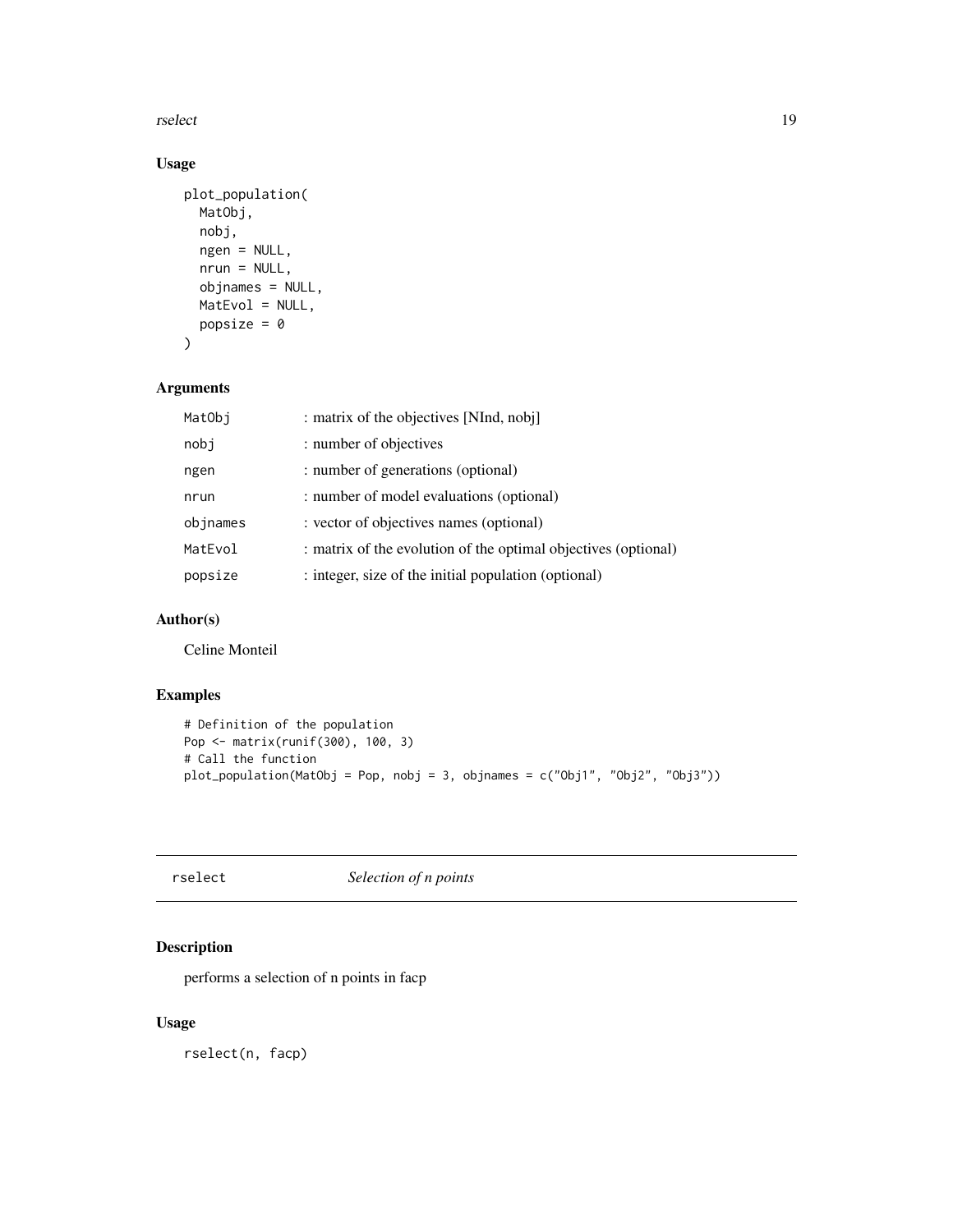#### <span id="page-19-0"></span>20 val2rank van die van die van die van die van die van die van die van die van die van die van die van die va

# Arguments

| - n  | : number of points to select |
|------|------------------------------|
| facp | : vector of initial points   |

# Value

ix : ranks of selected points (vector of dimension n)

# Author(s)

Fabrice Zaoui

# Examples

```
# Definition of the parameters
n \leq -5facp <- runif(30)
# Call the function
res <- rselect(n, facp)
```
val2rank *Converting the values of a vector into their rank*

# Description

converts the values of a vector into their rank

# Usage

val2rank(X, opt)

# Arguments

| X   | : vector to treat                                                                      |
|-----|----------------------------------------------------------------------------------------|
| opt | : integer which gives the rule to follow in case of tied ranks (repeated values): if   |
|     | $opt = 1$ , one returns the average rank, if $opt = 2$ , one returns the corresponding |
|     | rank in the series of the unique values, if opt $=$ 3, return the max rank             |

# Value

R : rank vector

# Author(s)

Fabrice Zaoui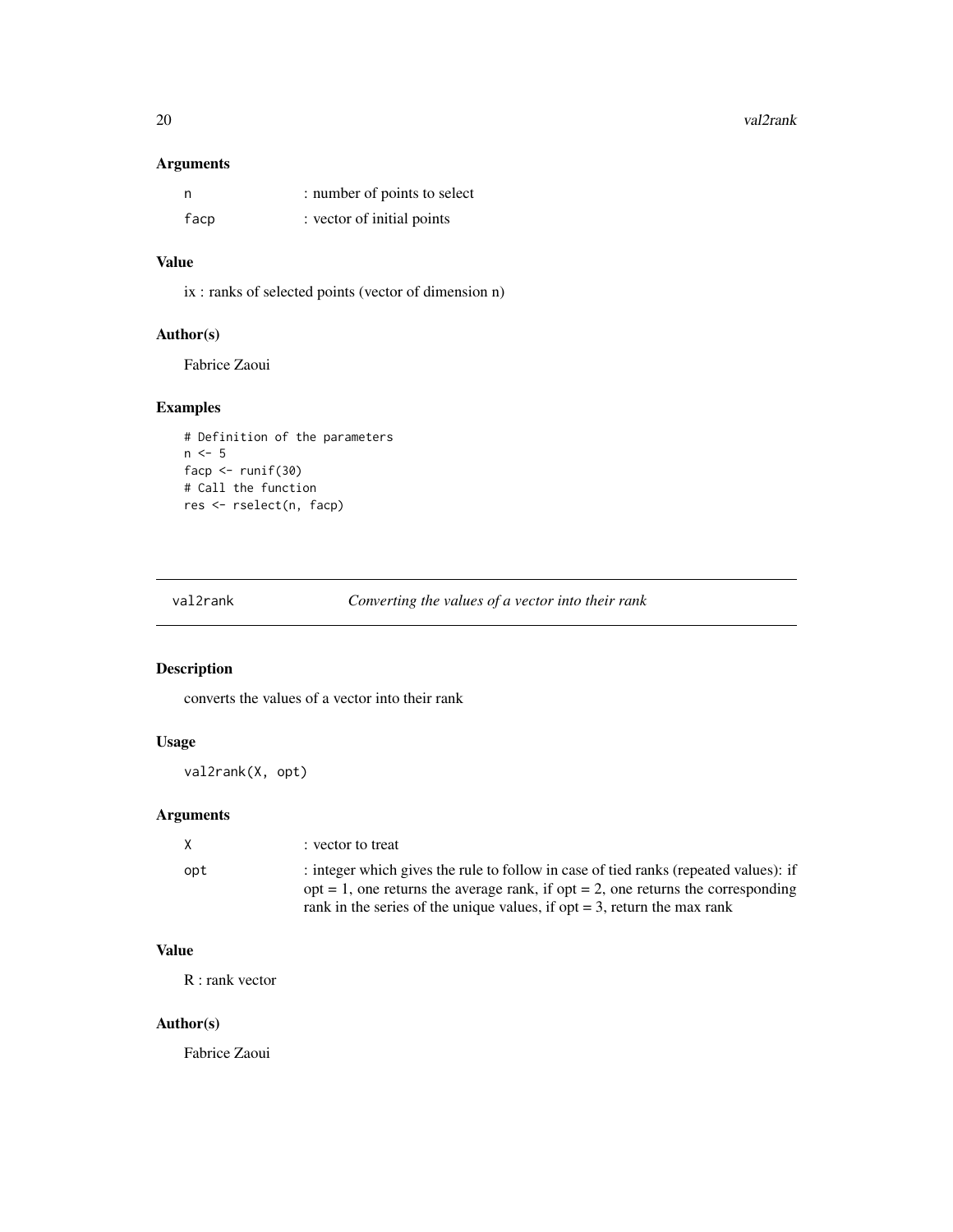#### <span id="page-20-0"></span>vol\_splx 21

# Examples

```
# Definition of the parameters
X <- matrix(rexp(100), 100, 1)
opt <- 3
# Call the function
res <- val2rank(X, opt)
```
vol\_splx *Volume of a simplex*

# Description

calculates the volume of a simplex

#### Usage

vol\_splx(S)

# Arguments

S : matrix  $(d+1)$  rows  $*$  d columns containing the coordinates in d-dim of  $d + 1$ vertices of a simplex

#### Value

V : simplex volume

#### Author(s)

Fabrice Zaoui

```
# Definition of the parameters
S \leftarrow matrix(rexp(6), 3, 2)
# Call the function
res <- vol_splx(S)
```